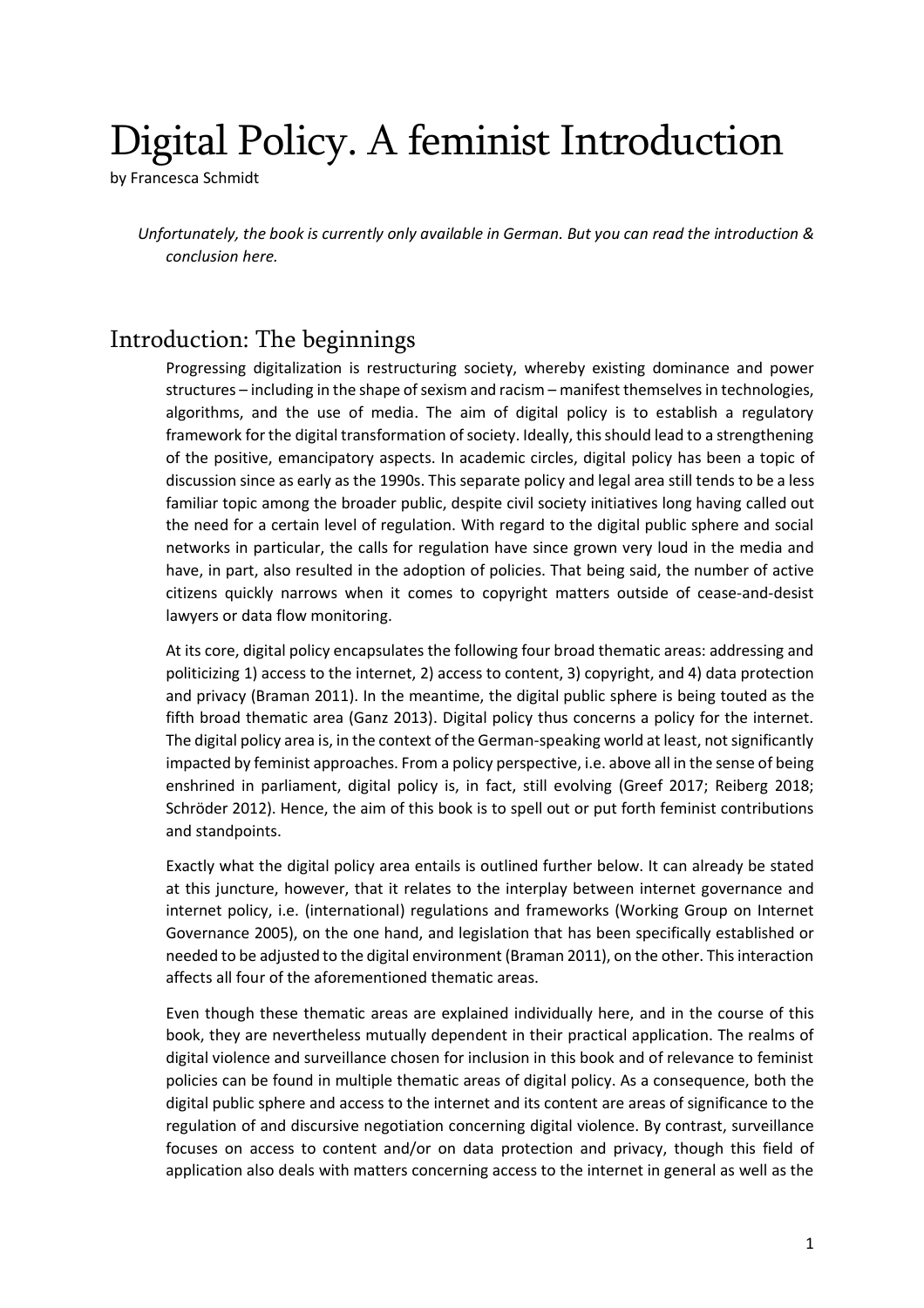digital public sphere. Both of these practical examples illustrate the interwoven nature of these areas as they relate to feminist digital policy.

Digital policy requires an intersectional, feminist perspective, i.e. a viewpoint that both analyses and critically appraises how forms of discrimination based on gender, social background or *race<sup>1</sup>* are interconnected with new technologies and digital cultures. The term 'intersectionality' was coined by Prof. Kimberlé Crenshaw in 1989 in her essay "Demarginalizing the Intersection of Race and Sex: A Black Feminist Critique of Antidiscrimination Doctrine, Feminist Theory and Antiracist Politics". Citing three legal proceedings, she illustrates the mechanisms that render impossible any recognition by the courts of specific forms of discrimination experienced by Black<sup>22</sup> women. In all three proceedings, Black women were either denied being representative of all women, or the combination of *race* and gender – in this case of Black and female – was not recognized as being a discriminatory fact (Crenshaw 1989).

This book seeks to contribute to the research and activism environment of feminist digital policy by adopting an intersectional perspective and, through digital violence and surveillance, illustrate what gender-based structures of discrimination and disadvantage at the interface between *race* and social background currently exist in the digital culture: What feminist perspectives are the result of reshaping digital policy and rebalancing the ensuing debates surrounding it? How can digital violence be regulated and why is this urgently necessary in order to comprehend the nature of the change that the relationship between the private and the public spheres is subjected to. Surveillance is another issue that is ideally suited to illustrating the feminist, intersectional perspectives of structures of suppression and discrimination and thus exemplifying that the desire for security and control over one group leads to surveillance and restriction of the other. A formal distinction is made to achieve this: The first part of this book provides a conceptual and historical classification, whilst the second half is devoted to the application.

Here, regulation is not limited to the enforcement of laws, i.e. bans. Digital and technological advancements pose challenges to regulatory policy as "the governance of society through regulatory policies, i.e. by means of the establishment, monitoring and sanctioning of general rules, [proves to be] highly preconditional – especially when the contents of regulations are politically controversial, need to adapt quickly to changing problem areas, and their compliance is difficult to monitor" (Czada, Lütz & Mette 2003, 13). Moreover, regulation can not only mean enforcing lawsthrough a bureaucratic implementation ofrules. Otherwise, laws will always come across as a barrier to development. "[W]hen science and technology produce new problems and solutions, [the law is unable to keep up] - unless it got in the way of that development." (ibid., 14). A feminist perspective on digital policy must also be aware of the ambivalences associated with the current, pressing call for the state to intervene with regulatory action. Even though such a call –triggered by (digital) patriarchal violence – is understandable, the question remains as to whether (patriarchal) violence can be combated through equally violent structures, such as sanctions. The acknowledgement of violence against women, be it mental or physical abuse, is one of the successes of the women's movement of the late 20<sup>th</sup> century. Hence, there is a comprehensive, theoretical examination

<sup>&</sup>lt;sup>1</sup> The term 'race' makes it possible "to evade the implicit biologism and fascist connotations of the German word" (Dietze 2013: 29). It furthermore refers to the tradition of critical appropriation (cf. Lepold & Mateo 2019) (this is true for the german Version of the Text).

<sup>&</sup>lt;sup>2</sup> The term 'Black' is always capitalized below to illustrate the inscribed resistance potential of People of Color and Black people (cf. Eggers, Kilomba, Piesche & Arndt 2005).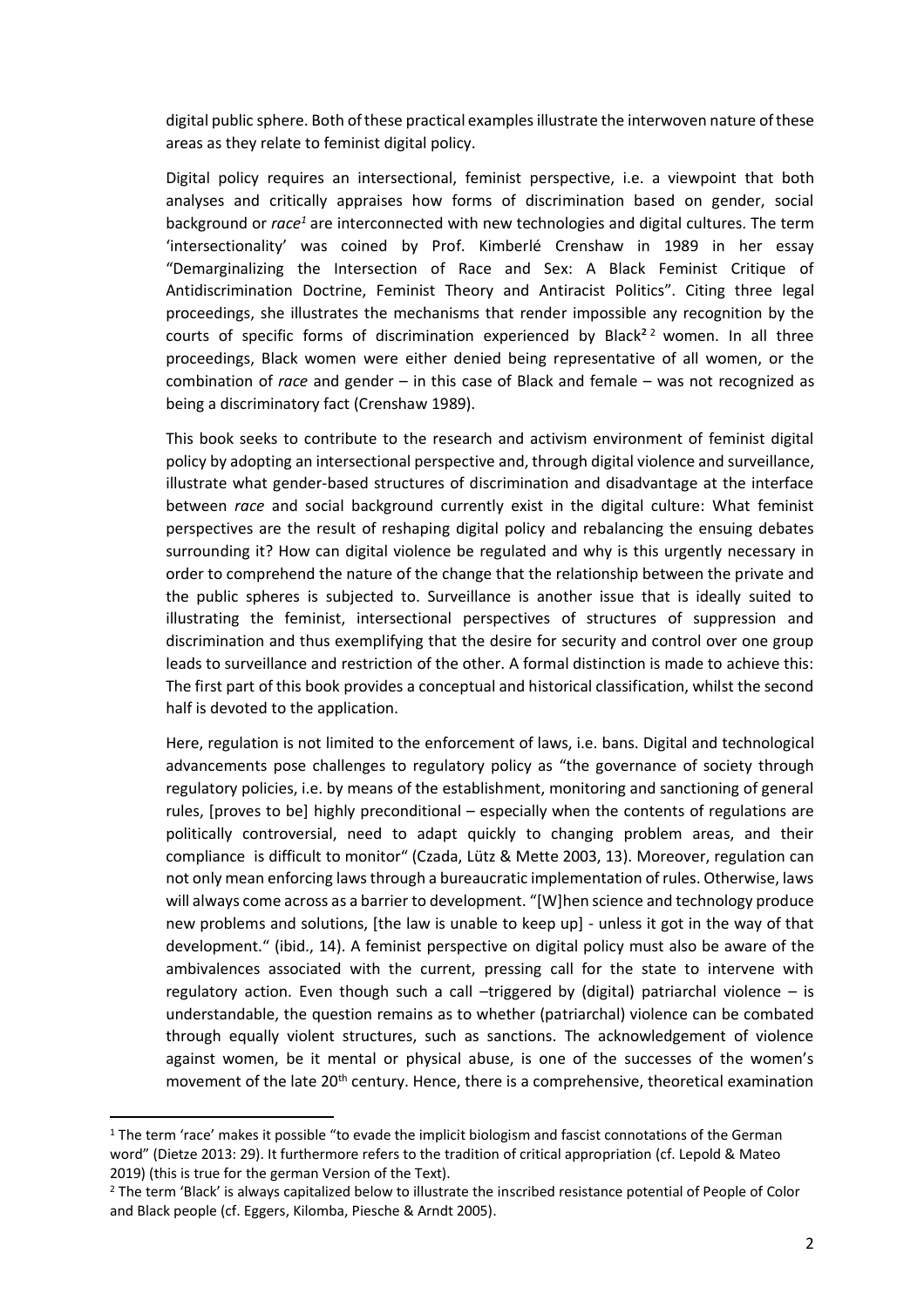of this topic (Dackweiler & Schäfer 2002; Geiger 2008; Hagemann-White 1992, 2002; Sauer 2011). Violence thus occurs in many forms and places but is never random. It runs its course alongside power and discriminative structures and affects some groups more than others. Digital violence acts in much the same way, the difference being that – unlike sexualized violence, which primarily takes place in domestic surroundings – it largely occurs in the public sphere, i.e. in forums, on social networks, in commentaries under online articles (even though domestic, sexualized violence is also increasingly spreading into the digital space). What's more, this form of violence is typically personified. That being said, comments such as: "You're nothing but a dumb slut that pisses out their mindless drivel along with their army of commentating whores. Get a job, you fucking cow!" (hatr.org 2011) impact the entire group. This quote will be the only verbatim example of its kind in this book as I do not wish to afford such violence any more attention than it deserves. However, it is also necessary to cite the level of articulated violence at which we currently find ourselves. Digital violence, in its various manifestations, has, unlike domestic violence, a public bargaining framework that extends beyond the personified level. Or, to put it another way: the digital public sphere is the bargaining space for digital violence. At the same time, digital violence represents the mechanism that produces exclusions within the digital public sphere. One of the tasks of the (digital) public sphere is to establish a democratic public sphere that can help shape policies through discussion. Although it also lives off the bargaining space of the digital public sphere, digital violence impacts the level of participation in precisely this democratic public sphere and can lead to exclusions. In response to the exclusions, but also ever since the inception of digitalization, digital feminists have used the potential of the Net as a means of discussing and politicizing feminist matters on precisely this platform. As important as their engagement may be, this volume seeks to shift the emphasis. In what follows, I will draw a line between digital feminism<sup>33</sup> and feminist digital policy or digital policy with feminist perspectives. A multiplicity of digital feminists does politics through the Net. Feminist digital policy does politics for the Net. The former use the internet as a tool; the latter concern themselves with the (physical) structures of the internet, the associated forms of gendering, and the impacting emancipatory policies.The feminist confrontation with the internet and/or digital technologies, as can also be read in Chapter 2, has a long-standing tradition. Back in the early 1990s, it was Judy Wajcman who called attention to the impact of technology on gender relations in the area of work and on gendered technology as such (Wajcman 1991). In the German-speaking world, there have been numerous examinations of the relationship between women and information technology. This occupational area used to be dominated by female specialists who, as this field has grown in influence and profitability, have taken a backseat since the 1990s and been replaced by men (Becker-Schmidt 1994; Höfels 2001; Hoffmann 1987; Roloff 1993; Schelhowe 1990). Furthermore, this era increasingly saw the emergence of cyberfeminist groupings who, in their disparity, have further opened up the internet as a bargaining space for a feminist confrontation with technology. These have been both artistic/activist in nature (Critical Art Ensemble 2020; Old Boys Network 1997; VNS Matrix 1991, 1996) and science-oriented (Braidotti 2002; Fernandez 2003; Haraway 1991; Plant 1997; Stone 2016; Wilding 1998). One major finding of cyberfeminism advocates wasthat: the internet "is not a utopia of nongender; it is already socially inscribed with regard to bodies, sex, age, economics, social class, and race" (Wilding 1998: 9). In the last years in particular, this intersectional feminist confrontation with power relations and technology has continued to be intensively pursued. With regard to biased algorithms, i.e. automated decision-making processes, it becomes apparent that relations of

<sup>&</sup>lt;sup>3</sup> For more information on how digital feminist issues and modes of expression are categorized in media science, compare (Kohout 2019).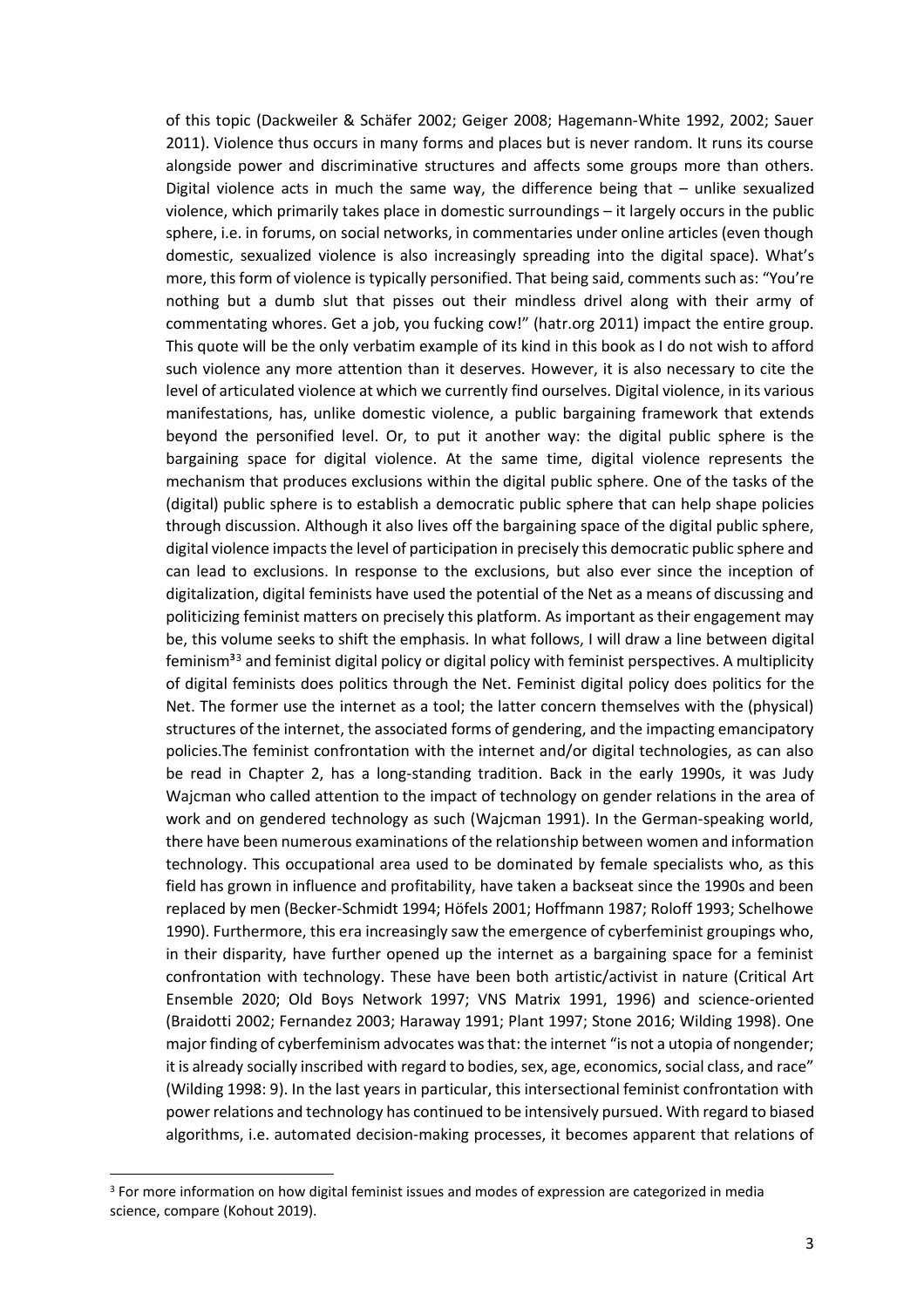violence and inequality are frequently part and parcel of the system, and consequently the technology (Buolamwini & Gebru 2018; Noble 2018). But intersectional debates are also being held on gendered and racialized internet access, on representation and technology. They also allude to the fact that reflecting on *race*, critical whiteness studies, intersectionality (Noble & Tynes 2015) and Black cyberfeminism (McMillan Cottom 2016) can greatly contribute towards the field of Internet Studies not remaining shackled by the spectacle of *the Other* and thus disavowing the racism that exists (Daniels 2013). Within the realms of visual cultures, Lisa Nakamura states that the internet is indeed a place for Black women or Women of Color for their own *race*-related, ethnic or gender-specific visual and virtual cultures (Nakamura 2008). Shortly thereafter, she takes things a step further in her collaboration with Peter Chow-White (2012) by maintaining that the infiltration of digital media as a way of thinking and knowing, and as a format for producing and consuming information, forces us to rethink our understanding of *race* both in digital and analogue media by broadening the spectrum beyond issues of access and representation (Nakamura & Chow-White 2012).

Relations of violence and inequality appear to manifest themselves on the internet as if through a magnifying glass. Feminist research has, as far back as the early 1990s, described trolling as the conscious disruption of communication (Herring 1997). Soon thereafter, the political and legal discourse centers around the issue of regulating digital violence (Citron 2014; Hentschel & Schmidt 2014; Lembke 2018), which subsequently also always constitutes a regulation of communication, a contentious issue in feminist circles (Schrupp 2011). The communication discourse revolves around changing the relationship between the public and private spheres that is taking place in the course of digitalization, whereby, on the one hand, it is suggested that spaces for feminist engagement are opening up and can ultimately unfold a discursive force (Drüeke and Klaus 2014; Drüeke and Zobl 2013). On the other hand, it is precisely such an opening, the digital public sphere and/orthe increasing desire for*low privacy* (Heller 2011; Jarvis 2011; mspro 2011) which poses a danger to vulnerable subject positions, whether through increasing surveillance or digital violence. Within the realms of feminist digital policy, seen as a policy for the Net, there is currently only one study, by Kathrin Ganz (2013), that opens up this field, though it does not delve deeply into the fields of application. This book seeks to follow on from this and illustrate new aspects.

Let's take another look back in time. The internet was once associated with the liberation of gender norming, racialization or homophobia. In the 'new' world of cyberspace, restrictive and one-dimensional categories were no longersupposed to play a role (Barlow 1996; Draude o.J.). John Perry Barlow ended his "Declaration of the Independence of Cyberspace" of 1996 with the sentence: "We will create a civilization of the Mind in Cyberspace. May it be more humane and fair than the world your governments have made before" (Barlow 1996). The notion that the internet was a space where categories such as gender, *race* or class would no longer play a role and which, in this regard, would neither require any specific structural analysis nor should it undergo any regulation, came from the very same group with the most privileges and the fewest experiences with structural discrimination. To a certain extent, the notion of a neutral technology was directly carried over into the space. According to this logic, from such supposedly neutral frameworks, only neutral living conditions could possibly emerge. 24 years later, it is becoming increasingly apparent that, more than anything, market 'civilization' (DiGiacomo 2016; Fuchs 2018; Srnicek 2016) rules. Moreover, digital violence (Brodnig 2016; Citron 2014; Ganz 2019; Hentschel & Schmidt 2014; Nakamura 2015; Van Der Wilk & Natter 2018) and the exercise of state power via surveillance increasingly dominate the internet (Fuchs, Boersma, Albrechtslund & Sandoval 2012; Tufekci 2014; Zuboff 2018).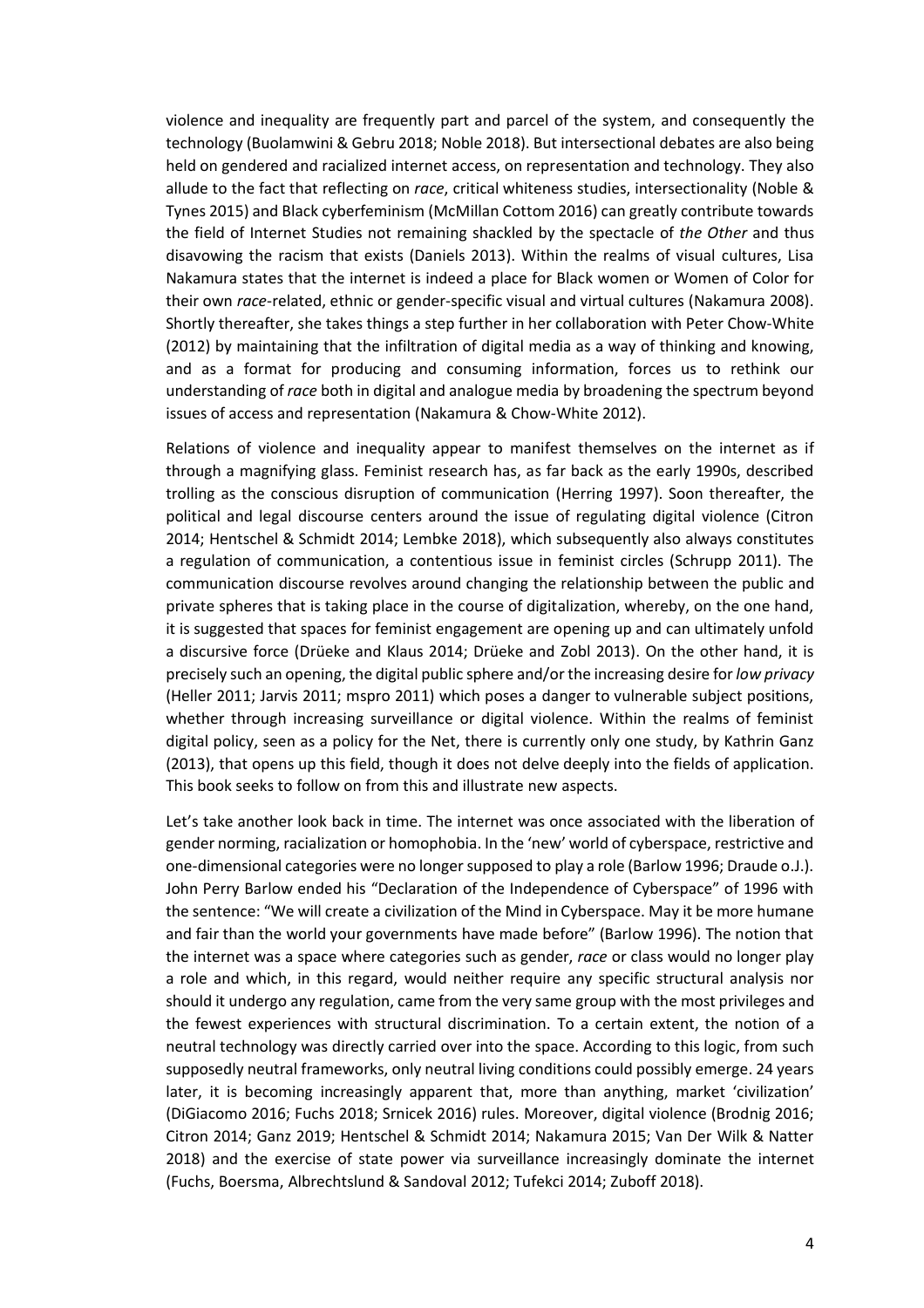At the same time, the internet enables democratization processes or social debates to be set in motion. The uprisings in North Africa in 2010 and 2011 are an example of this. Using social media and internet-based applications, which primarily served to communicate, collaborate and to exchange information, people were able to successfully mobilize and help topple regimes (cf. Antonakis 2015). Another example is the ongoing #MeToo hashtag campaign. The hashtag #MeToo has sparked a worldwide debate on sexualized violence and everyday sexism from which mostly women suffer. This debate is currently translating into the first concrete measures: many of the largely male abusers have been dismissed (Carlsen et al. 2018); a support center for victims of sexual abuse in the creative industry has been awarded funding by the German Government Commissioner for Culture [German Government Commissioner for Culture and Media (BKM) & founding members of the association '*Vertrauensstelle gegen sexuelle Belästigung und Gewalt*' 2018]. The potential that the internet can still unfold in spite of all prophecies of doom is apparent here.

What understanding of feminism can be based on a description of feminist digital policy? Feminism, which, at its core, is historically seen as equality of women and men and the abolition of the patriarch as a structuring element of gender injustice, has grown enormously and, at the same time, changed in the wake of queer and intersectionality theories. As a subject, the 'woman' – especially in the wake of digitalization – is no longer the undisputed actor at the center of feminist struggles (Butler 1990, 1993). It is perceived either as a process (doing gender; (Gildemeister 2008)) or intersected with diverse differences (intersection; (Crenshaw 1989; Puar 2011; Walgenbach, Dietze, Hornscheidt & Palm 2012). Even though these approaches can only be merged into one dialogue to a limited degree, my belief is that it is vital to avoid essentializing settings related to the feminist subject and labelling specific and, in this sense, specifically interlacing categories of order spawned by biases. Gender, or rather woman, and the associated forms of discrimination therefore are no longer the sole focal point of the analysis. Rather, it entails linking the gender category with other categories such as *race*, gender identity, or age, and thus keeping tabs on all forms of discrimination. The starting point istherefore intersectional power relationsthat unequally dole out privileges and biases – not only on the basis of gender. In terms of digital policy, this can mean that, in order to develop targeted strategies, it is not enough to say that women have less access to the internet or have been more impacted by digital violence as a group. Rather, it is about fleshing out which women are affected by which other discrimination attributes. Continuously providing such an intersectional, feminist perspective will not always be possible, for one thing because of a lack of corresponding data bases<sup>44</sup>. The aspiration remains the same, however.

This book is divided into two main sections that approach the field of feminist digital policy from a theoretical and a theoretical-practical outlook. The first section deals with concepts and narratives that, on the one hand, introduce the nascent policy area of digital policy and, on the other, illustrate historical perspectives and, through an excursion into cyberfeminism (Chapter 2), underline that feminist perspectives have long since been cultivated in this area. To me, feminist digital policy thus represents a key addition to and, above all, a further development of cyberfeminism and digital feminism, not an alternative to them.

As a policy area, digital policy (Chapter 3) has yet to be assigned to a ministry in Germany as a primary bargaining space in spite of the appointment of Dorothee Bär as Federal Government Commissioner for Digitalisation. Much like other policy areas, such as environmental policy,

<sup>4</sup> When it comes to digital violence, conclusive numbers relating to intersectionality are few and far between, especially in Germany. The chapter on digital violence presents some statistics, above all from international studies, which are only comparable to a very limited degree.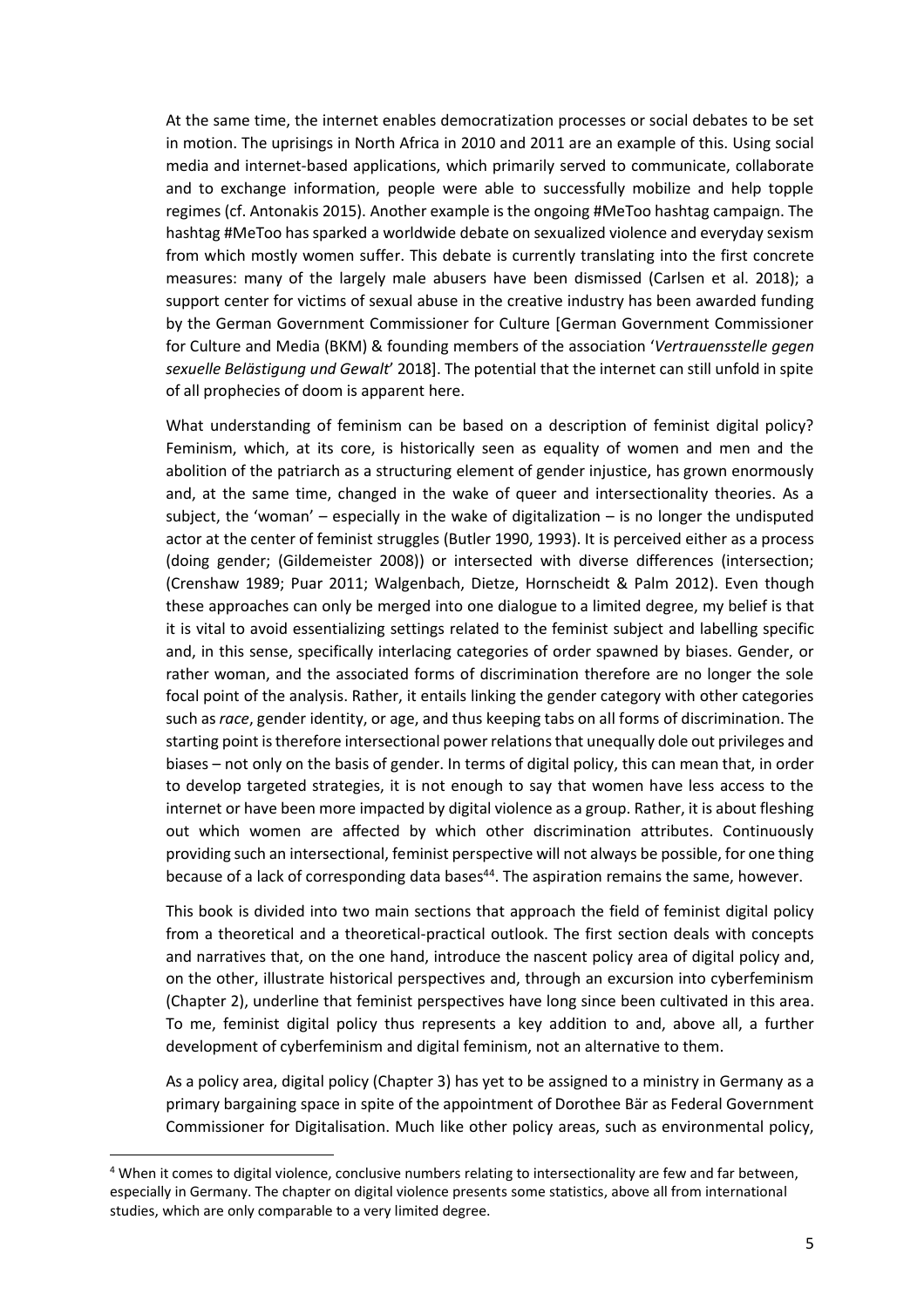digital policy is characterized by movement-political linkages. A look into the history of the internet (Chapter 4) shows that efforts to politicize and regulate the issue – by civil society as well as business and politics – have been furthered from the beginning, even though their interests in doing so were divergent.

The second section of the book builds on the theoretical, historical, and thematic bases of digital policy and cyberfeminism as a means of contributing feminist discourses, regulatory approaches, and perspectives on the basis of two fields of application.

As a fifth major thematic area, the digital public sphere introduced by Kathrin Ganz (2013) in her study on feminist digital policy takes on a special role (Chapter 5). Because both the digital public sphere and the resulting shift in the public realms as well as the relationship between the private and the public spheres are bargaining spaces for digital violence, which are therefore examined in greater detail.

The section on digital violence (Chapter 6), first and foremost, illustrates that and why (BIPoC- ) <sup>5</sup> women, LGBTIQA+ persons, people with a migration background and/or with disabilities are affected by digital violence, even though hardly any robust statistical data on digital violence exists in Germany. The fact that their struggle persists at such a slow pace poses a risk to democracy.

Leaning in on this, I strive to argue in this chapter that, in addition to bolstering the powers of self-regulation on the internet, we clearly need to consider new internet policy approaches that regulate and sanction, for example, violent communication (culture) without also closing or endangering spaces for marginalized standpoints. In this context, whilst the right to privacy and freedom of speech should be the guiding principle, it should be critically scrutinized in terms of dominance and power. I will demonstrate why it is urgently necessary, (not only) from a feminist perspective, to develop (digital) policy and societal regulatory concepts. Through the German Network Enforcement Act, a comparably comprehensive law already exists that, admittedly, only very imprecisely includes feminist or women's policy demands. Essentially, this law regulates violent communication on social media platforms, but it shifts responsibility for erasing and classifying such language away from the state to the platform operators. This leads to a privatization of the enforcement of the law. In turn, from a feminist perspective, it would be interesting to address questions of collectivization of legal mobilizations as facilitated in a class action, for example. The options that already exist and are still being demanded are also explained in the chapter on digital violence.

The second field of application that I want to critically examine is the surveillance complex (Chapter 7). Since 9/11, state surveillance efforts have continuously gained momentum. The disclosures made by Edward Snowden have led to a heightened discussion about the surveillance state, also in Germany (Beckedahl & Meister 2013). An intersectional, feminist perspective on this thematic area is urgently needed, as, in this area in particular, the fact applies that one group's freedom means that another's is under surveillance. The increasing levels of surveillance on social media, in communication, in the public space also articulate a desire for protection from (digital) violence, for example, which, at the same time, represents a desire for inflexibility, immutability and norms. For everyone who does not share this desire, security is becoming an uncertainty factor, because they fail under closer scrutiny if they do not accede to the norms, for example. Or they become test subjects for surveillance technologies because of their greater dependence on the state. Here again, deprivileged

<sup>5</sup> BIPoC stands for: Black, Indigenous, and People of Color.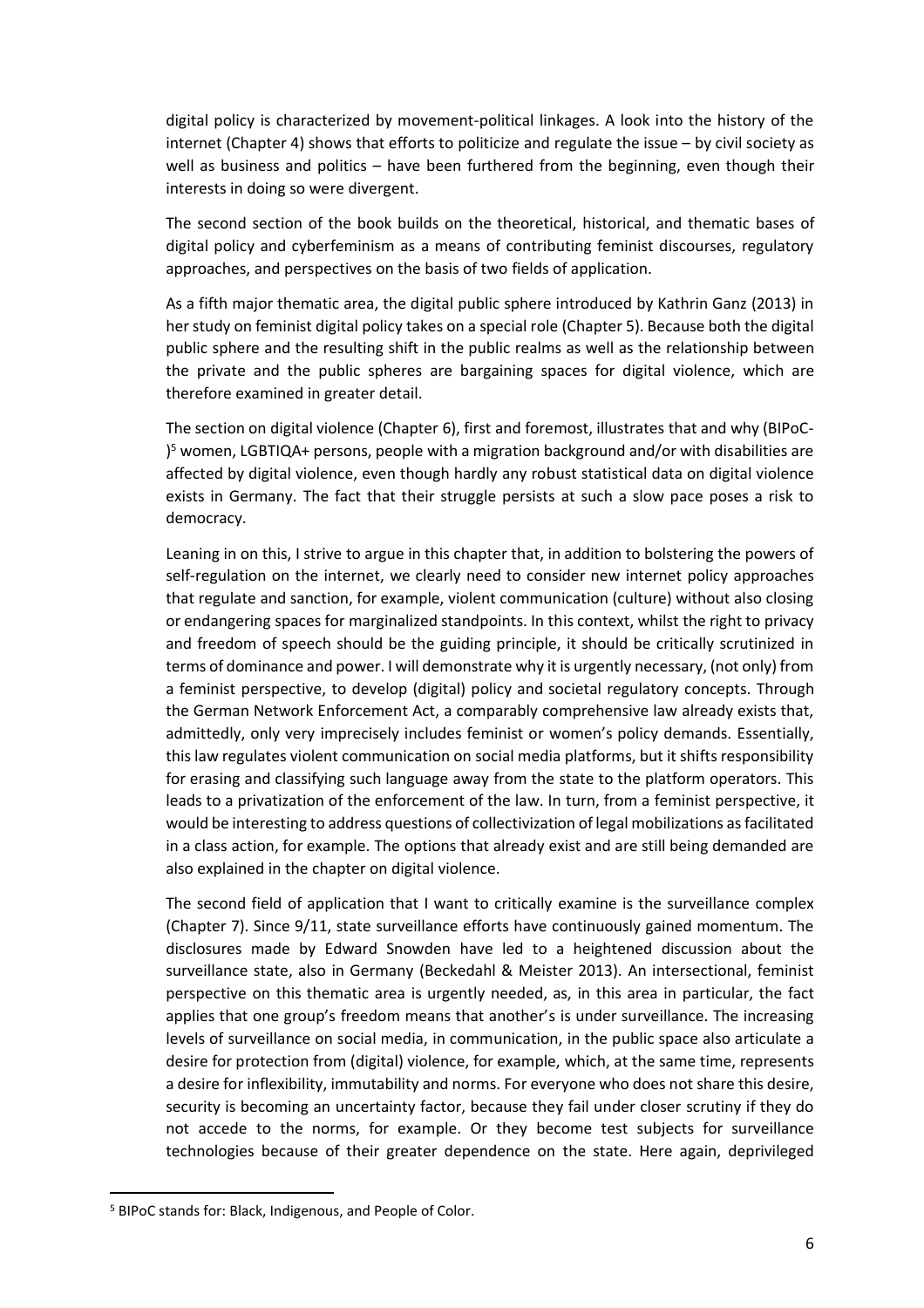individuals or groups of individuals are affected. This chapter will illustrate that intersectional, feminist perspectives undoubtedly exist and can come to fruition. In addition to providing a historical classification of the various surveillance discourses, I will show that the issue of privacy can also pave the way for a discourse on surveillance, but should not remain the only one (Dubrofsky & Magnet 2015). Social media contribute to a digital control society in just the same way as artificial intelligence and algorithms. In this area as well, an intersectional, feminist view furthermore highlights power and dominance structures and illustrates that surveillance neither makes society more secure nor freer.

Feminist digital policy must therefore address the structures through which dominance is perpetuated and any use of the internet is influenced – emancipatory policies included. It should therefore be of feminist interest to focus on (ongoing) structures of discrimination and dominance from the very beginning and to develop alternatives and not only turn the screws in hindsight through an internet policy. Or, to quote Audre Lorde: "The Master's Tools Will Never Dismantle the Master's House" (Lorde 2018). Sticking with this metaphor, the house should therefore be intersectional and feminist.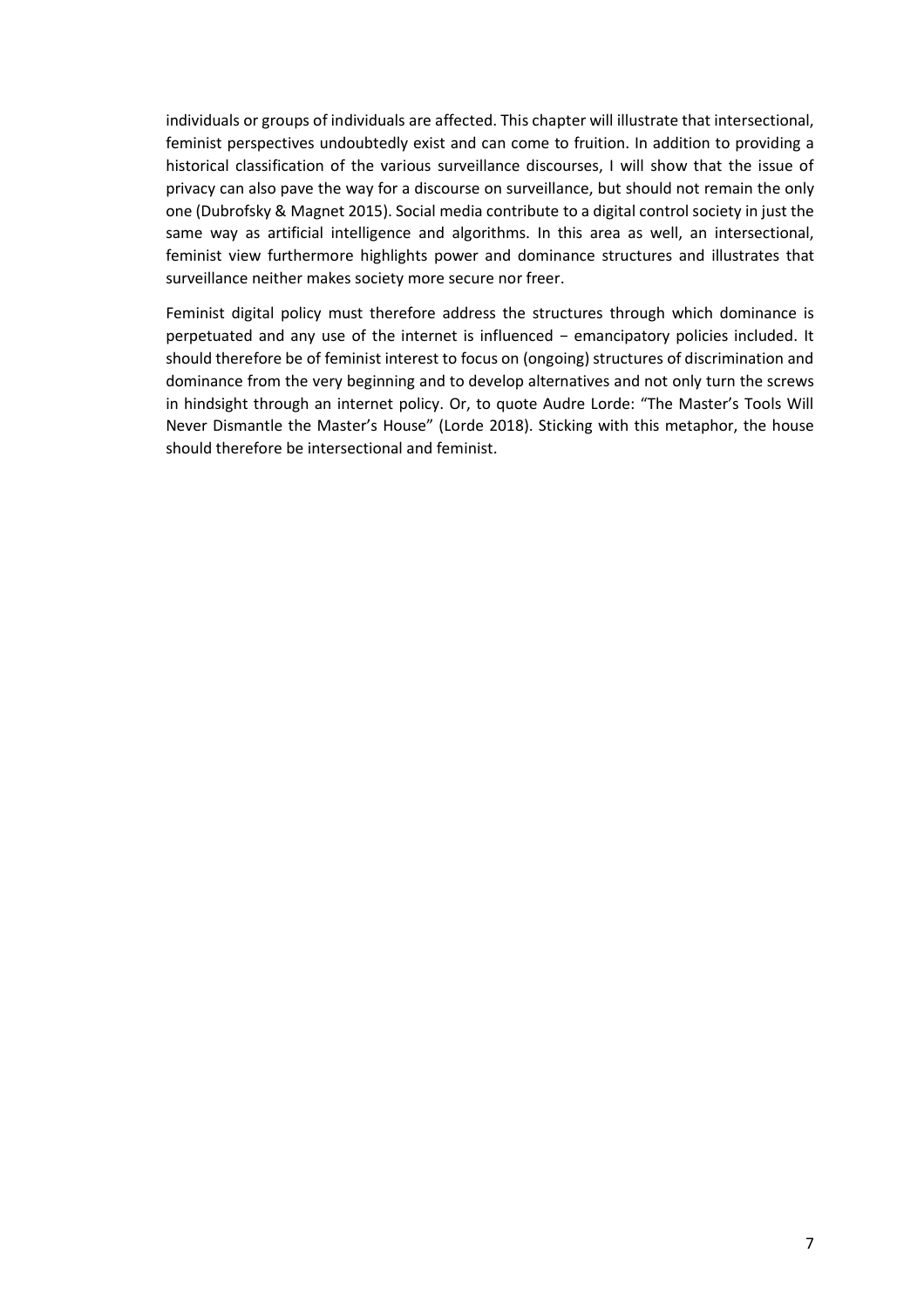## Conclusion: Policy for the net needs feminist perspectives

Technology, and therefore the internet as a structure, are non-neutral. Rather, they translate current forms of discrimination into code and thus codify them for digital applications and communication practices. In doing so, structural inequalities and biases resulting in injustice are essentially implemented in how the internet and the digital technologies associated with it operate. Through the interaction between technological developments, algorithmic patterns and digital learning architectures, society is being redrawn and, at the same time, designed in the continuity of gender inequities, racial stigmatizations, and class-based exclusions. Only once we comprehend what form the attempts undertaken by the businesssector and the state to increase their power take and how everyday discrimination structures are not only prolonged but changed or even amplified can strategies be developed to help eliminate them (Schmidt 2018b).

This book seeks to help understand this by illustrating potential feminist strategies for various areas of application. Feminism is characterized by its aspiration to shape society by taking into account the intersectional entanglement between structures of discrimination, power, and dominance. Through the internet, it is precisely these structures that are presently being refashioned, though not necessarily in an emancipatory feminist sense. The first section of this book, which dealt with policies and history, revealed how contested the area of regulation, i.e. internet governance, the structural, normative framework, and internet policy, the actual legislation, is. Despite the fact that digital policy is a nascent policy area (Greef 2017; Reiberg 2018), it covers a broad range of topics, including the subareas internet and content access, copyright and ownership, data protection and privacy, as well as the digital public sphere (Braman 2011; Ganz 2013). For each of these subareas, this book has shown the potential that intersectional feminist perspectives offer for bringing visibility to the power structures and inequality relations that have been handed down over time, and the means through which they can be eliminated. It has yet to be fully determined who will ultimately have the upper hand when it comes to regulation. What has been ascertained, however, is that market economy and political interests cannot always be reconciled with the interests of civil society. To develop policy approaches that  $-$  instead of coming across as wholly repressive  $-$  have emancipative impacts on people in disadvantaged positions, feminist perspectives and experiences can be cultivated to fruitful benefit.

The second section of the book delved further into the two examples of practice and application: digital violence and surveillance. Both examples are essentially discernible in multiple thematic subareas of digital policy and therefore lend visibility to their entwinement.

Digital violence illustrates not only a shift in how public spheres are comprehended in relation to the private sphere but also reveals the potential for structural discrimination in areas where access is an issue.

The technological means to disseminate sexism, racism, anti-Semitism, homo- and transphobia, to name but a few of the structures of discrimination and violence, present a regulative society with new challenges. Spam mails and bots determine public culture. Murder and rape threats, which primarily affect women, Women of Color, Black women, LGBTIQA+ persons, and people in other minoritized positions, have not only intensified but also transformed in terms of the quality of such threats: compressed into 140 characters, distributed through algorithms, at times randomly directed.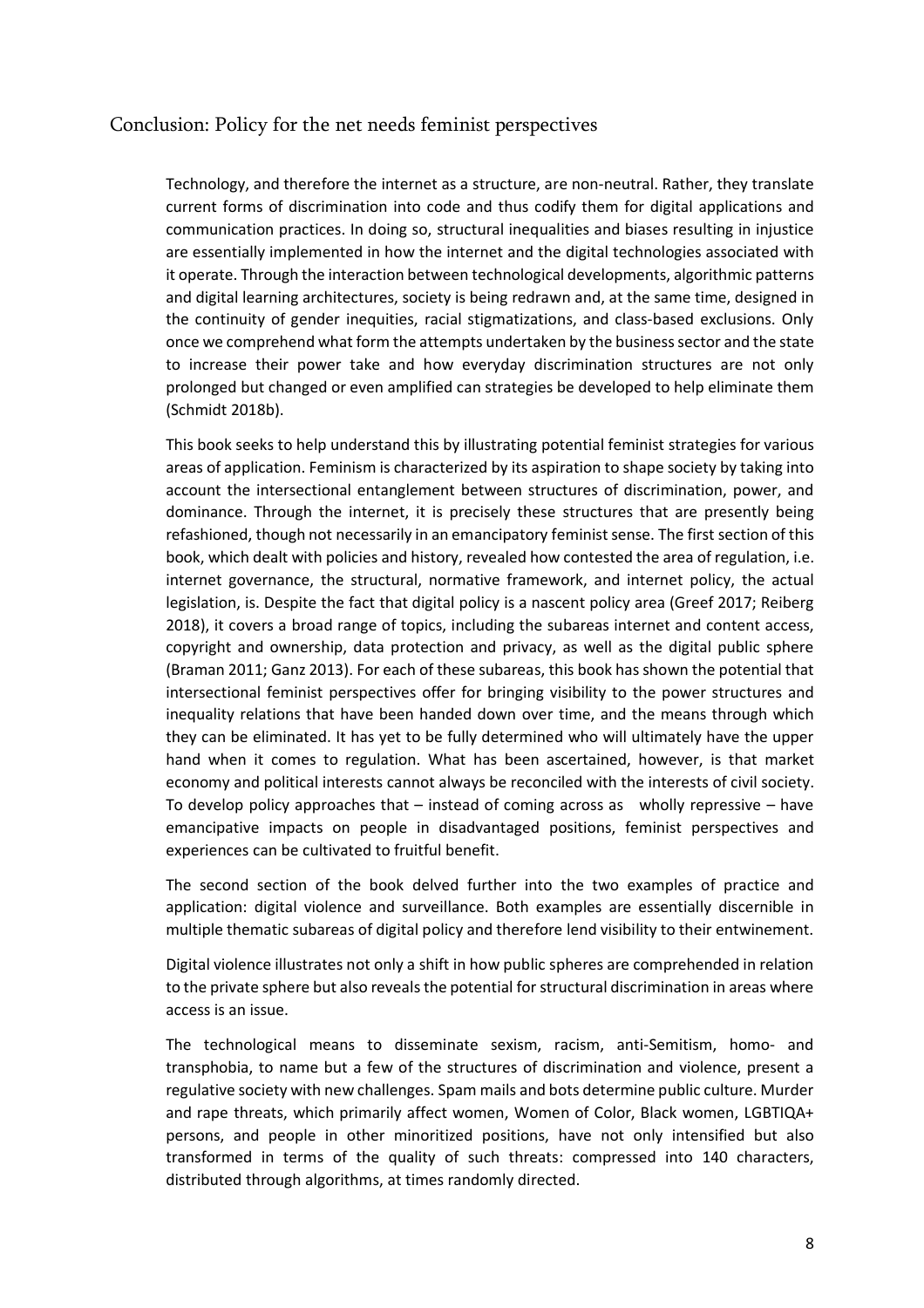A community-based approach (Chapter 6.3.1) that seeks to combat digital violence not through legislative norms but by applying jointly negotiated rules restricted to the platform in question greatly depends on who is a member of such a community and the structuring of power there. The example of Wikipedia shows that a community extensively comprising welleducated, white males (Doyle 2009) will not necessarily aspire to wanting to critically analyze the patriarchal knowledge structures. But market economy interests also prop up patriarchal heteronormative values, as the example of Facebook illustrates.

As I have also exemplified, this predicament has since been acknowledged by legislators and addressed through the Network Enforcement Act (Netzwerkdurchsetzungsgesetz). That being said, this legislation promotes the increasing privatization of the enforcement of laws, which must be viewed critically from a feminist perspective, as it will, at the very least, be in close keeping with market economy logic.

From a feminist perspective, it would therefore be expedient to consider collectivizing legal mobilization and the enforcement of laws and to kickstart it through political initiatives. In this context, this means the right to pursue representative action (Verbandsklagerecht) and the possibility of pursuing class action. Class action is currently not permitted in Germany but would enable those affected by digital violence to shoulder the not inconsiderable resource burden involved in civil cases across multiple participants. The structural nature of digital violence would furthermore become apparent. Representative action would give rise to the possibility of ending structural discrimination.

Rights- and community-based approaches must work hand in hand in order to bring this struggle to a successful conclusion. In spite of everything, the fact remains, for the time being, that the cited groups endure structural discrimination and violence. This generates exclusions that can potentially entail the loss of work, mental illness, or even self-imposed exclusion from the internet. For a democratic, social society, this represents a process that is beyond dangerous as it actively excludes people from participation. After all, democracy means participation.

The second extensive practical example is surveillance, which, through the technological developments of the past 50 years, has undergone a shift from entirely person-based surveillance to context-based surveillance. Surveillance primarily serves to safeguard patriarchal, white masculinity. It must not be allowed to become an end in itself or the standard for governmental action. Today, every individual is potentially subject to surveillance, but the impact on each person is very different. Here, too, prevailing discrimination and racialization structures play a significant role. The examplestaken from various areas and used in this book exemplify just how extensive the arsenal of surveillance possibilities is. Accordingly, whilst it is certainly meaningful to examine and/or expound this from the perspective of the right to privacy, this should not remain the only one. At the same time, we see that both the state and private enterprises continue to repeatedly undermine the right to informational self-determination. This specifically impacts those with a particular need for protection, such as refugees or social welfare recipients. This is where feminist digital policy can and must be employed, asthe right to privacy is universal and any heightened dependency on the state must not be allowed to be turned into an abuse of power in this area.

The surveillance of social media by the state, platform operators and by users illustrates how widely cast their net has since become. On social media in particular, there are indications of the close correlation that exists between surveillance and digital violence for some, especially women and those in marginalized positions. Because this is the space where feminist activism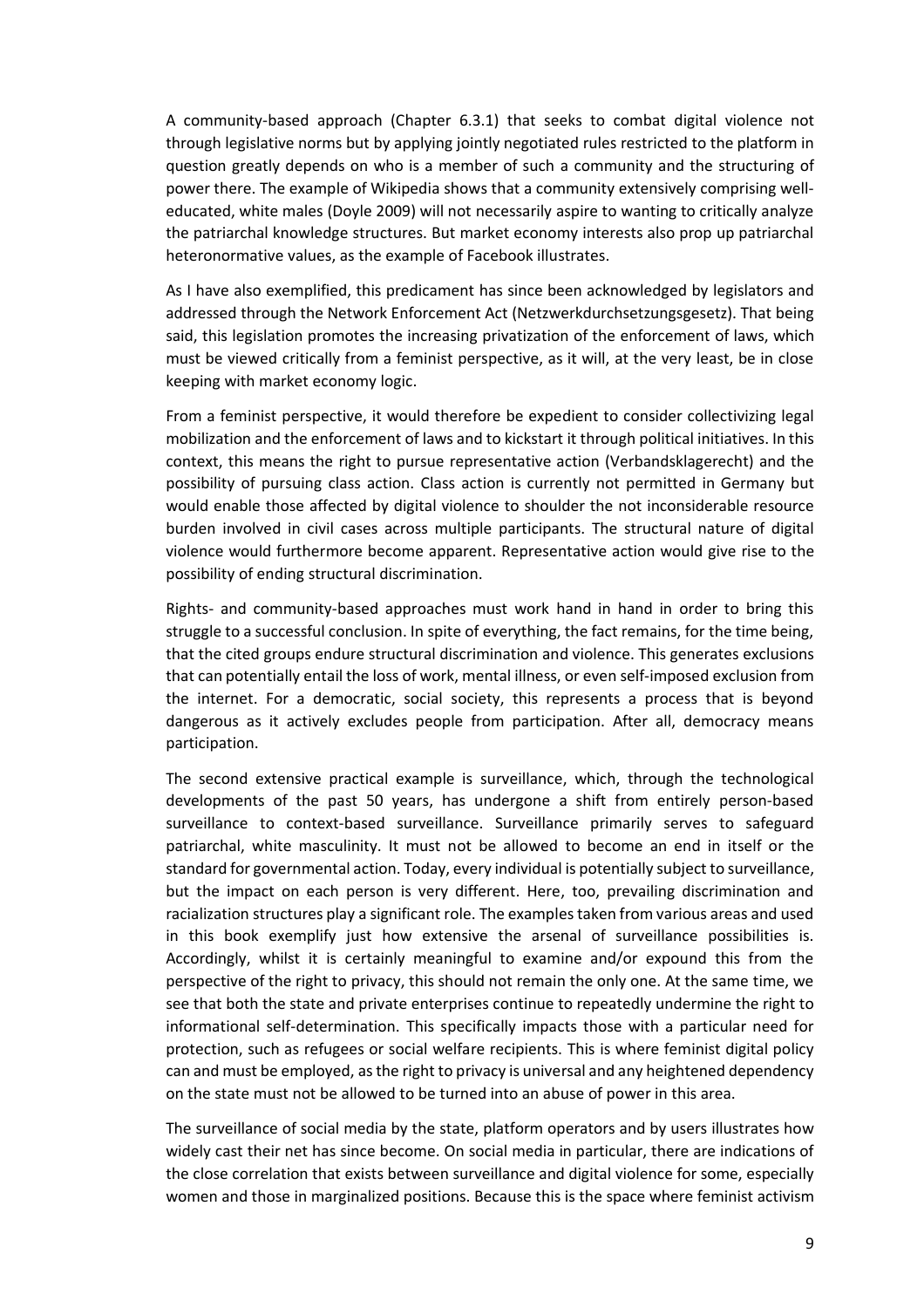takes place and equally where it is subjected to an increased level of surveillance and violence (Nakamura 2015).

Not to forget that we frequently volunteer up our personal data on the internet, which then becomes part of the much-discussed big data pile. We need to be aware that this data is evaluated with the help of algorithms and, in some instances, new associations created which, in turn, can impact our lives. Will we get that apartment or loan? How high will my health insurance premium be in the future if the insurance company learns how often I purchase food online that is classified as unhealthy?

Algorithms create norms and rules that are initially based on (outdated) data, which is riddled with discrimination of all kinds. As a result, it tends to exclude and discriminate against people in certain positions, such as (BIPoC) women, LGBTQIA+ persons and Blacks. Calls for transparency and ethics when designing algorithms should also be a matter of interest to feminists. Here, a feminist perspective on digital policy can identify the consequences of these forms of discrimination on persons affected and the impact that they will have for the future. But it can also enrich the debate by providing solutions such as anti-discrimination legislation for algorithms.

Ultimately, feminist digital policy must make the case for turning the internet and its associated technologies into an enabling space with equal rights for all. Discrimination, exclusion, surveillance, and digital violence must not be allowed to be the default setting for some and thus the standard. Feminist digital policy has solutions to offer. On the one hand, this must involve combating digital violence using the instruments of the rule of law. To this end, instruments such as class action or the right to representative action must be vested and challenged with intersectional feminism in order to counter structural inequality relations that exist in the enforcement of legislation. On the other hand, we should shape digital communication using a feminist perspective and transform it through the ways in which it is used. Approaches are offered in feminist communications studies (Dorer & Geiger 2002; Drüeke & Klaus 2014; Schachtner & Winker 2005; Susemichel, Rudigier & Horak 2008). In regardsto surveillance, a field which, in parts, is closely associated with that of digital violence, it is vital that we realize whose security is being expanded and who must expect greater intrusions into their privacy and informational self-determination in return for such security. A society that aligns its security needs to white, patriarchal structures goes beyond merely countenancing the exclusion of women and other marginalized groups. Rather, it also deprives itself of the opportunity for a blueprint for society based on inclusions and equality. An intersectional feminist perspective must therefore lead the way in highlighting perspectives for a new, discrimination-free coexistence.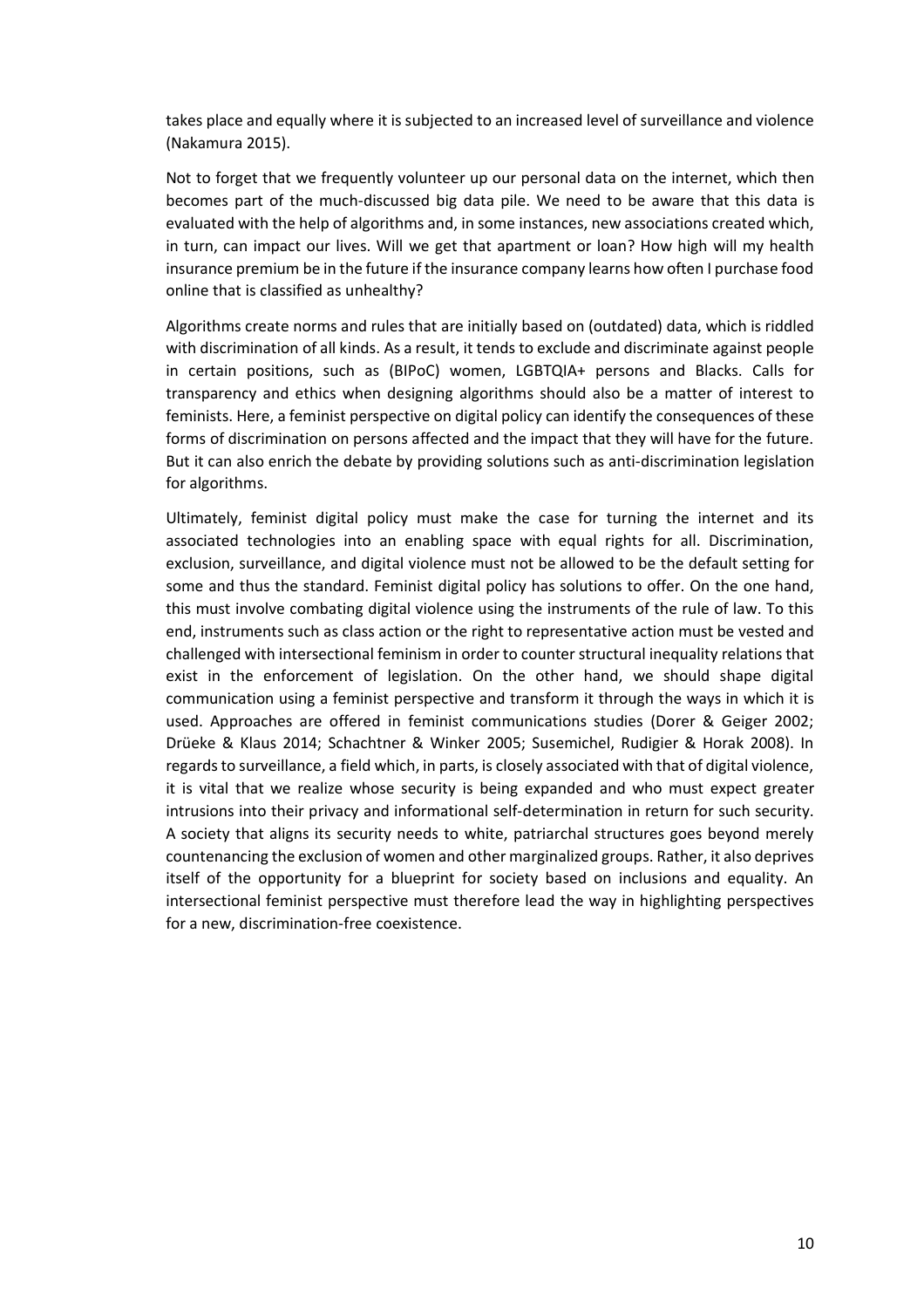## Literature

Antonakis, Anna (2015): Hashtagging the Invisible: Bringing Private Experiences into Public Debate: An #outcry against Sexism in Germany. In: Nathan Rambukkana (Hrsg.): Hashtag Publics - The Power and Politics of Discursive Networks (S. 101–113). New York: Peter Lang.

Barlow, John Perry (1996): A Cyberspace Independence Declaration. In: Electronic Frontier Foundation. Zugriff am 4.6.2014. Verfügbar unter: https://w2.eff.org/Censorship/Internet\_censorship\_bills/barlow\_0296.declaration

Beckedahl, Markus und Meister, Andre (Hrsg.) (2013): Überwachtes Netz: Edward Snowden und der größte Überwachungsskandal der Geschichte. Berlin: Newthinking Communications, epubli GmbH.

Becker-Schmidt, Regina (1994): Diskontinuität und Nachträglichkeit: theoretische und methodische Überlegungen zur Erforschung weiblicher Lebensläufe. In: Angelika Diezinger, Hedwig Kitzer, Ingrid Anker, Simone Odierna, Erika Haas & Irma Bingel (Hrsg.): Erfahrung mit Methode. Wege sozialwissenschaftlicher Frauenforschung (S. 155–182). Freiburg [Breisgau]: Kore.

BKM und Gründungsmitglieder des Vereins Vertrauensstelle gegen sexuelle Belästigung und Gewalt (2018): Brancheninitiative bringt "Vertrauensstelle gegen sexuelle Belästigung" auf den Weg – Grütters: Zeit des Schweigens muss vorbei sein! In: Bundesregierung.de. Zugriff am 12.5.2019. Verfügbar unter: https://www.bundesregierung.de/breg-de/suche/brancheninitiative-bringtvertrauensstelle-gegen-sexuelle-belaestigung-auf-den-weg-gruetters-zeit-des-schweigens-mussvorbei-sein--1146946

Braidotti, Rosi (2002): Cyberfeminism with a difference. In: Constance L. Mui & Julien S. Murphy (Hrsg.): Gender Struggles: Practical Approaches to Contemporary Feminism (S. 347–357). Lanham: Rowman & Littlefield.

Braman, Sandra (2011): Internet Policy. In: Mia Consalvo & Ess, Charles (Hrsg.): The handbook of internet studies. Chichester, West Sussex, U.K.; Malden, MA: Wiley-Blackwell.

Brodnig, Ingrid (2016): Hass im Netz: Was wir gegen Hetze, Mobbing und Lügen tun können. Wien: Brandstätter Verlag.

Buolamwini, Joy und Gebru, Timnit (2018): Gender Shades: Intersectional Accuracy Disparities in Commercial Gender Classification. In: Sorelle A. Friedler & Christo Wilson (Hrsg.): Proceedings of Machine Learning Research (Band 81, S. 77--91). Proceedings of Machine Learning Research: PMLR.

Butler, Judith (1990): Gender trouble: feminism and the subversion of identity. New York: Routledge.

Butler, Judith (1993): Bodies that matter: on the discursive limits of "sex". New York: Routledge.

Carlsen, Audrey; Salam, Maya; Miller, Claire Cain; Lu, Denise; Ngu, Ash; Patel, Jugal K. et al. (2018): #MeToo Brought Down 201 Powerful Men. Nearly Half of Their Replacements Are Women. In: The New York Times. Zugriff am 12.5.2019. Verfügbar unter:

https://www.nytimes.com/interactive/2018/10/23/us/metoo-replacements.html

Citron, Danielle Keats (2014): Hate Crimes in Cyberspace. Cambridge, Mass: Harvard University Press.

Crenshaw, Kimberle (1989): Demarginalizing the Intersection of Race and Sex: A Black Feminist Critique of Antidiscrimination Doctrine, Feminist Theory and Antiracist Politics. In: University of Chicago Legal Forum, 1989(1).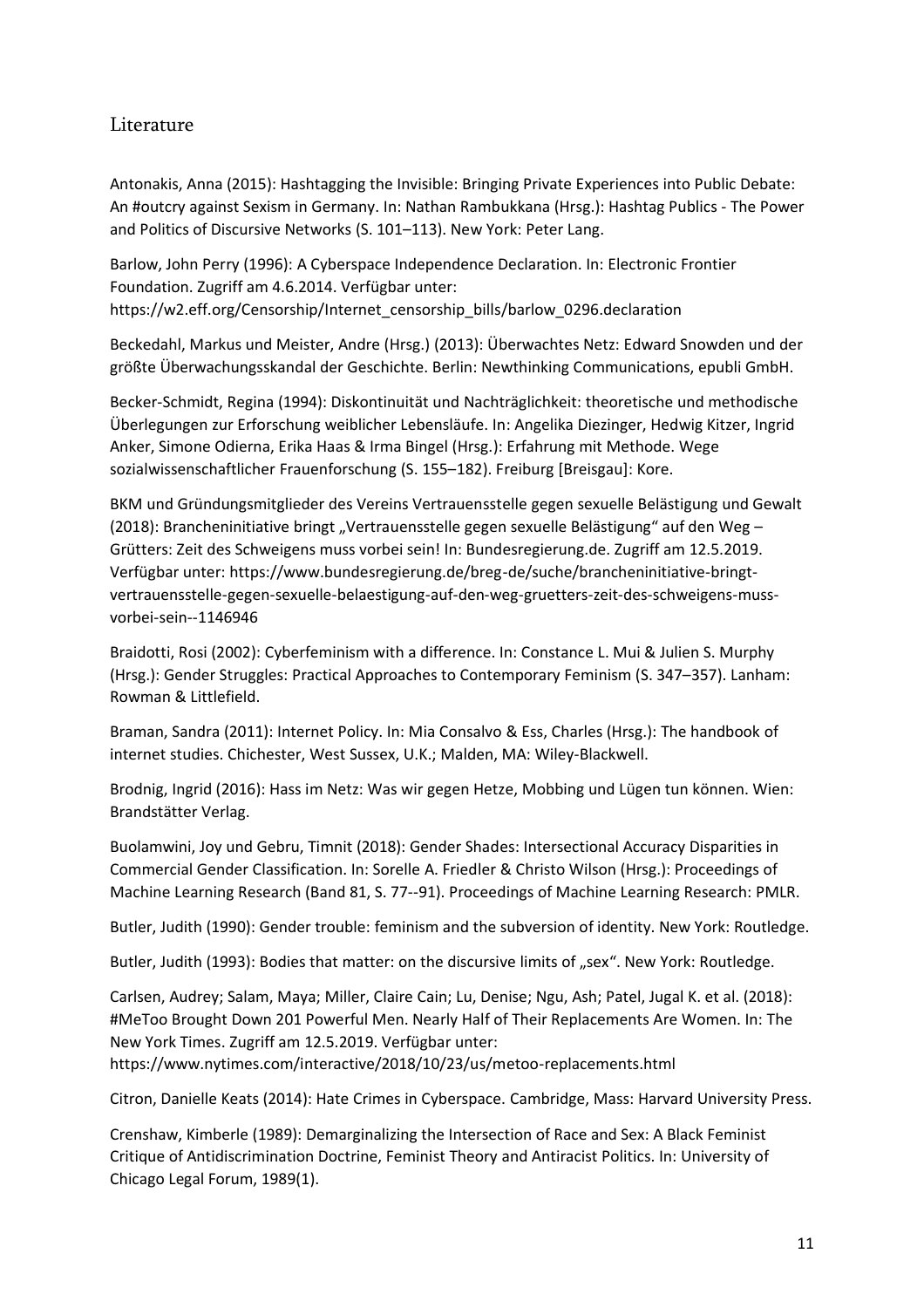Czada, Roland; Lütz, Susanne und Mette, Stefan (2003): Regulative Politik. Wiesbaden: VS Verlag für Sozialwissenschaften. https://doi.org/10.1007/978-3-663-11289-1

Dackweiler, Regina-Maria und Schäfer, Reinhild (2002): Gewalt-Verhältnisse: Feministische Perspektiven auf Geschlecht und Gewalt. Frankfurt am Main; New York: Campus Verlag.

Daniels, Jessie (2013): Race and racism in Internet Studies: A review and critique. In: New Media & Society, 15(5), S. 695–719. https://doi.org/10.1177/1461444812462849

Dietze, Gabriele (2013): Weisse Frauen in Bewegung: Genealogien und Konkurrenzen von Race- und Genderpolitiken. Bielefeld: transcript.

DiGiacomo, John (2016): Internet of Things Series Part III: Monopolization. In: Revision Legal. Zugriff am 27.4.2020. Verfügbar unter: https://revisionlegal.com/corporate/revision-legal/internet-ofthings-series-part-iii-monopolization/

Doyle, Sady (2009): Wikipedia: It's a man's world. In: Salon.com. Zugriff am 9.4.2014. Verfügbar unter: http://www.salon.com/2009/09/04/wiki/

Draude, Claude (o.J.): Introducing Cyberfeminism. In: OBN. Zugriff am 17.3.2014. Verfügbar unter: http://www.obn.org/reading\_room/writings/html/intro.html

Drüeke, Ricarda und Klaus, Elisabeth (2014): Öffentlichkeiten im Internet: zwischen Feminismus und Antifeminismus. In: Femina politica, 23(2), S. 59–71.

Drüeke, Ricarda und Zobl, Elke (2013): #aufschrei als Gegenöffentlichkeit – eine feministische Intervention in den Alltagssexismus? In: FEMINA POLITICA – Zeitschrift für feministische Politikwissenschaft, 22(2), S. 125–128.

Dubrofsky, Rachel E. und Magnet, Shoshana (Hrsg.) (2015): Feminist surveillance studies. Durham: Duke University Press.

Eggers, Maureen Maisha; Kilomba, Grada; Piesche, Peggy und Arndt, Susan (2005): Konzeptionelle Überlegungen. In: Maureen Maisha Eggers, Grada Kilomba, Peggy Piesche & Susan Arndt (Hrsg.): Mythen, Masken und Subjekte. Kritische Weißseinsforschung in Deutschland (S. 11–13). Münster: Unrast.

Ensemble, Critical Art (2001): Digital Resistance: Explorations in Tactical Media (2001. Revised 2.). Autonomedia.

Fernandez, Maria (2003): Cyberfeminism, Racism, Embodiment. In: Maria Fernandez, Faith Wilding & Michelle M. Wright (Hrsg.): Domain Errors!: Cyberfeminist Practices (S. 29–44). New York: Autonomedia.

Fuchs, Christian (2018): Capitalism, Patriarchy, Slavery, and Racism in the Age of Digital Capitalism and Digital Labour. In: Critical Sociology, 44(4–5), S. 677–702. https://doi.org/10.1177/0896920517691108

Fuchs, Christian; Boersma, Kees; Albrechtslund, Anders und Sandoval, Marisol (2012): Introduction: Internet and Surveillance. In: Christian Fuchs, Kees Boersma, Anders Albrechtslund & Marisol Sandoval (Hrsg.): Internet and surveillance : the challenges of Web 2.0 and social media (S. 1–28). New York: Routledge.

Ganz, Kathrin (2013): Feministische Netzpolitik - Perspektiven und Handlungsfelder (Studie im Auftrag des GWI (2012)). Berlin. Zugriff am 24.7.2013. Verfügbar unter: http://www.gwiboell.de/de/2013/04/25/feministische-netzpolitik-perspektiven-und-handlungsfelder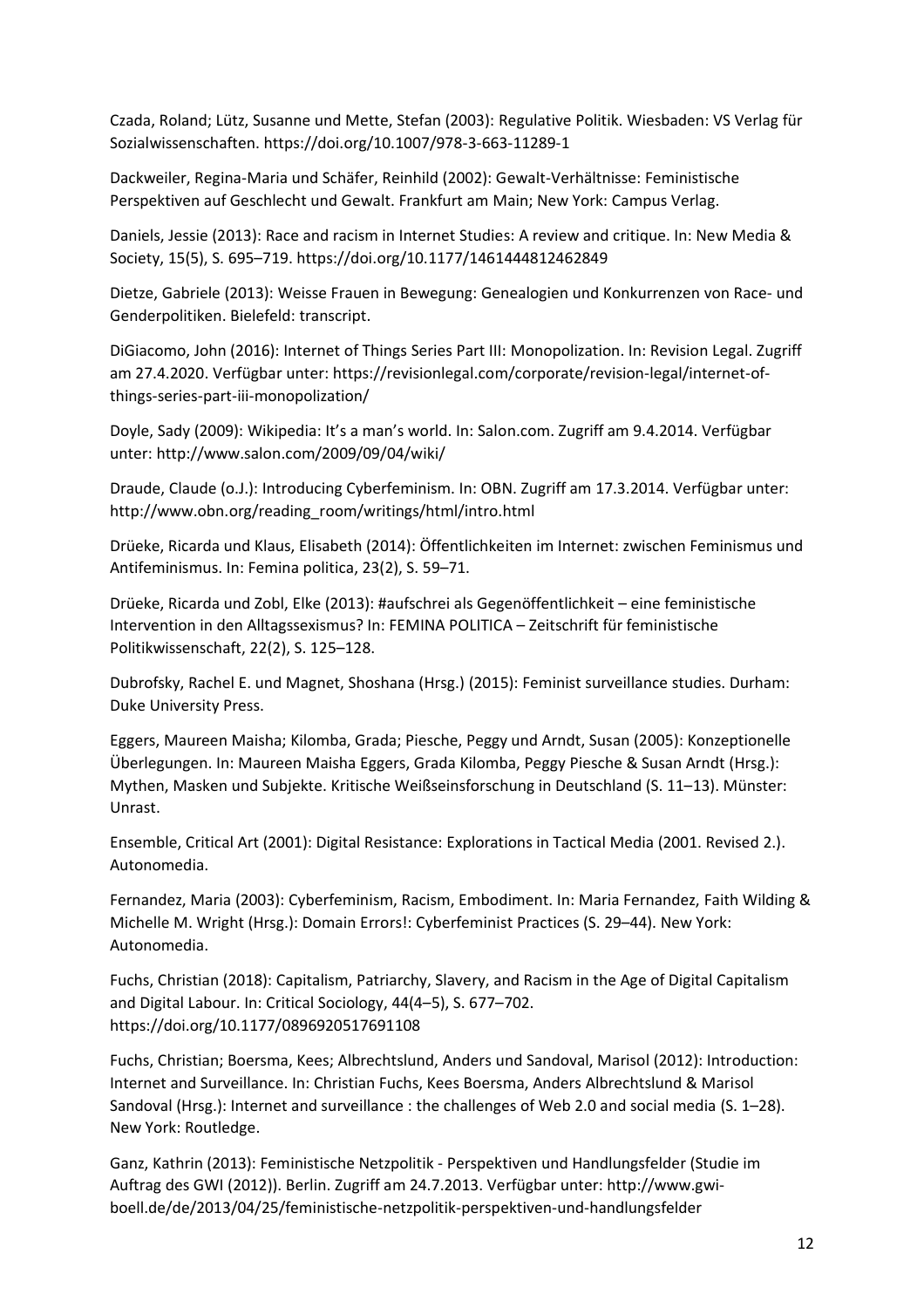Ganz, Kathrin (2019): Hate Speech im Internet. In: Johanna Dorer, Brigitte Geiger, Brigitte Hipfl & Viktorija Ratković (Hrsg.): Handbuch Medien und Geschlecht (S. 1–10). Wiesbaden: Springer Fachmedien. https://doi.org/10.1007/978-3-658-20712-0\_39-1

Geiger, Brigitte (2008): Die Herstellung von Öffentlichkeit für Gewalt an Frauen. Medien — Politik — Geschlecht (S. 204–217). Wiesbaden: VS Verlag für Sozialwissenschaften. https://doi.org/10.1007/978-3-531-91096-3\_14

Gildemeister, Regine (2008): Soziale Konstruktion von Geschlecht: "Doing gender". In: Sylvia Marlene Wilz (Hrsg.): Geschlechterdifferenzen — Geschlechterdifferenzierungen: Ein Überblick über gesellschaftliche Entwicklungen und theoretische Positionen (S. 167–198). Wiesbaden: VS Verlag für Sozialwissenschaften. https://doi.org/10.1007/978-3-531-90831-1\_6

Greef, Samuel (2017): Netzpolitik – Entsteht ein Politikfeld für Digitalpolitik? (Kleine Reihe – Digital. Politik. Kompakt.) (Band 1). Kassel: kassel university press. Verfügbar unter: http://www.unikassel.de/upress/online/OpenAccess/978-3-7376-0316-4.OpenAccess.pdf

Grell, Petra; Marotzki, Winfried und Schelhowe, Heidi (Hrsg.) (2010): Neue digitale Kultur- und Bildungsräume (Medienbildung und Gesellschaft) (1. Aufl). Wiesbaden: VS, Verlag für Sozialwissenschaften.

Hagemann-White, Carol (1992): Strategien gegen Gewalt im Geschlechterverhältnis: Bestandsanalyse und Perspektiven. Pfaffenweiler: Centaurus-Verlagsgesellschaft.

Hagemann-White, Carol (2002): Gewalt im Geschlechterverhältnis als Gegenstand sozialwissenschaftlicher Forschung und Theoriebildung: Rückblick, gegenwärtiger Stand, Ausblick. In: Regina-Maria Dackweiler & Reinhild Schäfer (Hrsg.): Gewalt-Verhältnisse: feministische Perspektiven auf Geschlecht und Gewalt (S. 29–52). Frankfurt am Main; New York: Campus Verlag.

Haraway, Donna (1991): A Cyborg Manifesto: Science, Technology, and Socialist-Feminism in the Late Twentieth Century,. Simians, Cyborgs and Women: The Reinvention of Nature (S. 149–181). New York: Routledge.

hatr.org (2011): collecting trolls: Gipsnacken. In: hatr.org. Zugriff am 19.3.2018. Verfügbar unter: http://hatr.org/hate/o1pu2t0i7u5qq5zonht9

Heller, Christian (2011): Post-Privacy: Prima leben ohne Privatsphäre. München: C.H.Beck.

Hentschel, Gitti und Schmidt, Francesca (2014): Regulierung gewaltvoller Online-Kommunikation. Perspektiven feministischer Netzpolitik auf gewaltvolle Kommunikation im Internet (Digitalisierung zwischen Utopie und Kontrolle). In: FEMINA POLITICA – Zeitschrift für feministische Politikwissenschaft, 23(2), S. 83–96.

Herring, Susan (1997): Geschlechtsspezifische Unterschiede in computergestützter Kommunikation. In: Feministische Studien, 15(1), S. 65–76.

Höfels, Petra (2001): Frauen und Telearbeit Chancen und Risiken neuer Arbeitsformen in der Informationsgesellschaft. Hamburg: Diplomica.

Hoffmann, Ute (1987): Computerfrauen: welchen Anteil haben Frauen an Computergeschichte und arbeit? (2. Auflage). München: Hampp.

Jarvis, Jeff (2011): Public Parts: How Sharing in the Digital Age Improves the Way We Work and Live. New York, NY: Simon & Schuster.

Kohout, Annekathrin (2019): Netzfeminismus: Digitale Bildkulturen. Berlin: Wagenbach.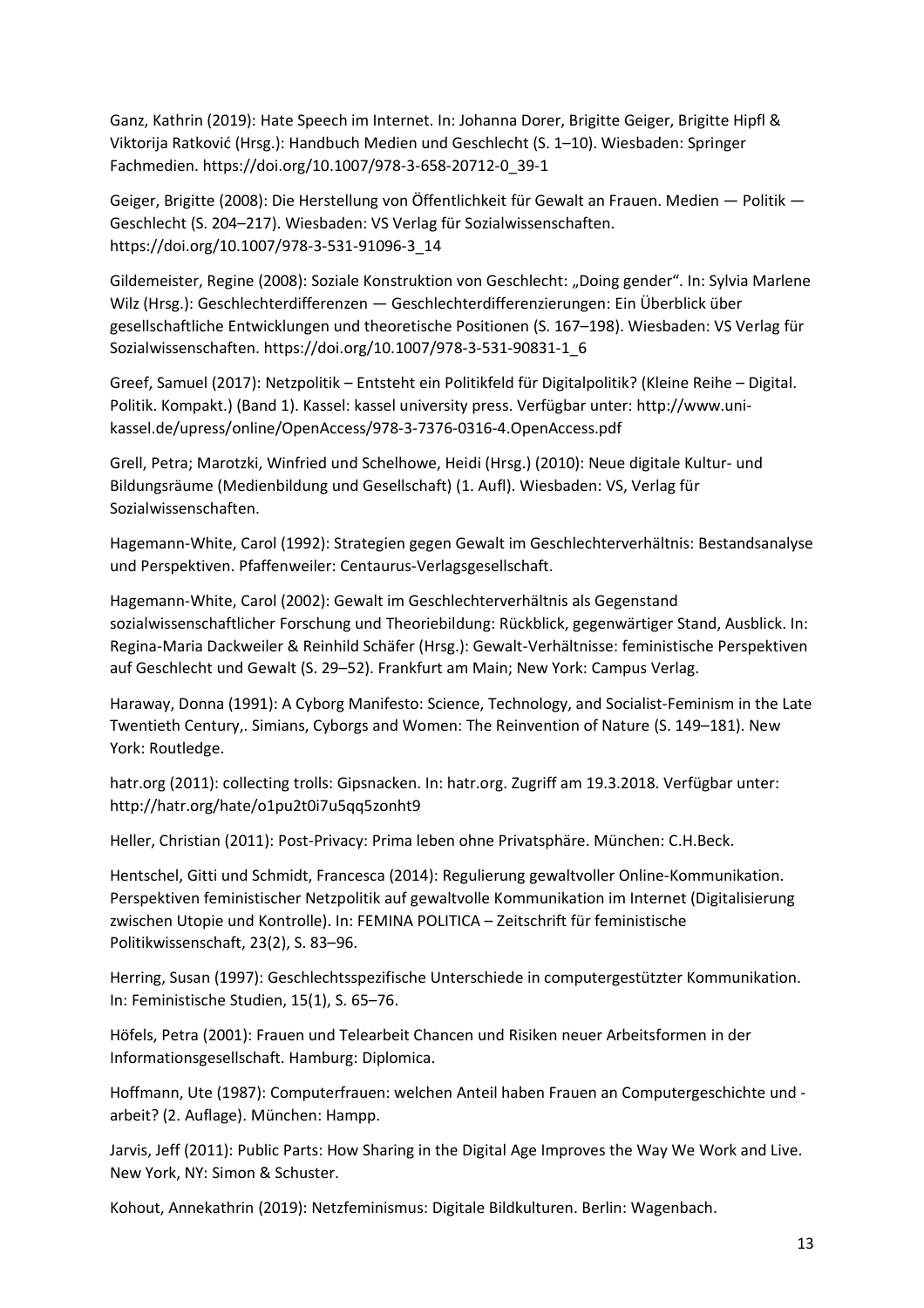Lembke, Ulrike (2018): Kollektive Rechtsmobilisierung gegen digitale Gewalt. (Gunda-Werner-Institut in der Heinrich-Böll-Stiftung, Hrsg.). Zugriff am 12.7.2019. Verfügbar unter: https://www.gwiboell.de/de/2018/01/09/kollektive-rechtsmobilisierung-gegen-digitale-gewalt

Lepold, Kristina und Mateo, Marina Martinez (2019): Schwerpunkt: Critical Philosophy of Race. In: Deutsche Zeitschrift für Philosophie, 67(4), S. 572–588. https://doi.org/10.1515/dzph-2019-0044

Lorde, Audre (2018): The Master's Tools Will Never Dismantle the Master's House (1984). London: Penguin Classics.

McMillan Cottom, Tressie (2016): Black Cyberfeminism: Intersectionality, Institutions and Digital Sociology. In: Jessie Daniels, Karen Gregory & Tressie McMillan Cottom (Hrsg.): Digital Sociologies. Bristol: Policy Press.

mspro (2011): Transprivacy: Eine kurze Geschichte der Postprivacy. In: ctrl+verlust. Zugriff am 12.12.2016. Verfügbar unter: http://www.ctrl-verlust.net/transprivacy-eine-kurze-geschichte-derpostprivacy/

Nakamura, Lisa (2008): Digitizing race: visual cultures of the Internet. Minneapolis: University of Minnesota Press.

Nakamura, Lisa (2015): Afterword: Blaming, Shaming, and the Feminization of Social Media. In: Rachel E. Dubrofsky & Shoshana Amielle Magnet (Hrsg.): Feminist Surveillance Studies (S. 221–228). Durham: Duke University Press. https://doi.org/10.1215/9780822375463-013

Nakamura, Lisa und Chow-White, Peter (Hrsg.) (2012): Race After the Internet. New York: Routledge. https://doi.org/10.4324/9780203875063

Noble, Safiya Umoja (2018): Algorithms of Oppression: How Search Engines Reinforce Racism. New York: New York University Press.

Noble, Safiya Umoja und Tynes, Brendesha M. (Hrsg.) (2015): The intersectional Internet: race, sex, class and culture online (Digital formations). New York: Peter Lang Publishing, Inc.

Old Boys Network (1997): 100 anti-theses cyberfeminism is not ... In: OBN. Zugriff am 9.12.2016. Verfügbar unter: http://www.obn.org/cfundef/100antitheses.html

Plant, Sadie (1997): Zeroes + ones : digital women + the new technoculture. New York: Doubleday.

Puar, Jasbir (2011): 'I would rather be a cyborg than a goddess' | transversal texts. In: transversal, 8.

Reiberg, Abel (2018): Netzpolitik: Genese eines Politikfeldes (Policy-Analyse). Baden-Baden: Nomos.

Roloff, Christine (1993): Weiblichkeit und Männlichkeit im Feld der Technik: zum Erwerb technischer Kompetenz. In: Brigitte Aulenbacher & Monika Goldmann (Hrsg.): Transformationen im Geschlechterverhältnis: Beiträge zur industriellen und gesellschaftlichen Entwicklung (S. 47–70). Frankfurt am Main; New York: Campus Verlag.

Sauer, Birgit (2011): Migration, Geschlecht, Gewalt: Überlegungen zu einem intersektionellen Gewaltbegriff. In: Gender: Zeitschrift für Geschlecht, Kultur und Gesellschaft, 3(2), S. 44–60.

Schachtner, Christina und Winker, Gabriele (Hrsg.) (2005): Virtuelle Räume, neue Öffentlichkeiten : Frauennetze im Internet. Frankfurt am Main; New York: Campus Verlag.

Schmidt, Francesca (2018): Ziele und Wege feministischer Netzpolitik. In: Böll.Thema: digital ist okay!, 1/2018, S. 30–31.